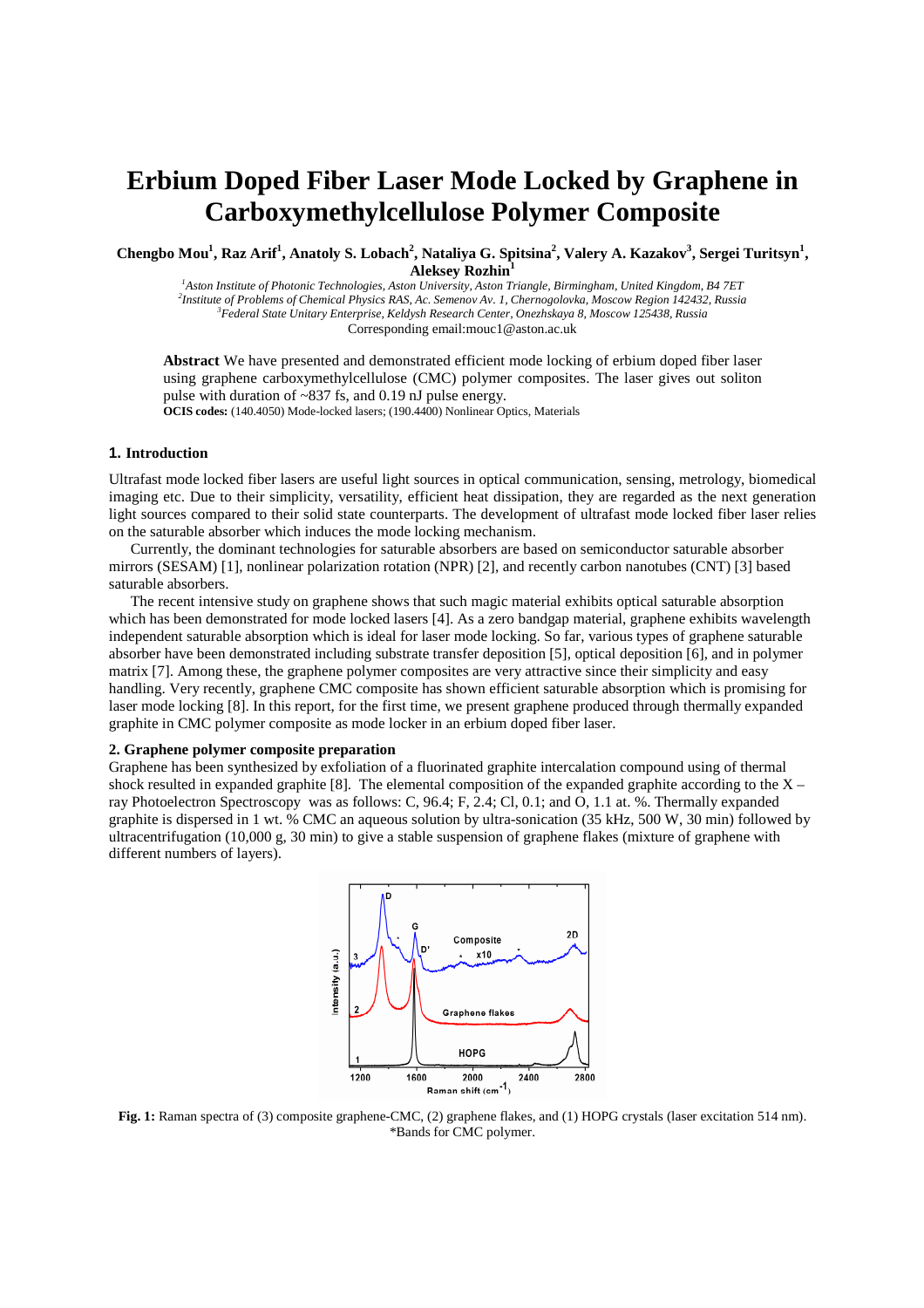Films of optical quality were obtained by pouring the graphene suspension on a flat substrate followed by slow evaporation of solvent in a thermostat at  $40^{\circ}$ C for 24 hours. The graphene-CMC polymer composite film has a thickness of 15 µm and containing 0.27 wt. %. graphene in the polymer matrix. Figure 1 plots a Raman spectrum of HOPG (1), graphene flakes on glass (2) and composite graphene-CMC (3). The 2D band on the Raman spectrum of the graphene flakes has a single Lorentzian lineshape with a maximum intensity at 2691 cm−1 and a FWHM of 92 cm<sup>-1</sup>. For composite graphene-CMC and HOPG, these values for a 2D band are 2709 and 84, and 2723 and 32 cm<sup>-1</sup>, respectively. An estimate of the number of layers in the graphene flakes using the Raman spectrum in Fig.1 (2) gives average values more than four layers.

#### **3. Fiber laser construction**

Fig.2 depicts the schematic setup of the graphene CMC polymer mode locked erbium doped fiber laser. The laser consists of  $\sim$  0.8m highly doped erbium fiber as the active medium. A fiber pigtailed optical isolator (OSI) is employed to ensure single direction oscillation of the laser. The laser is pumped by a grating stabilized 975 nm laser diode through a 980/1550nm wavelength division multiplexing (WDM). A commercial laser diode controller is used as laser diode driver and temperature stabilizer. A standard fused fiber 50:50 coupler is used to extract 50% optical power.



**Fig. 2:** schematic description of the graphene CMC mode locked erbium doped fiber laser configuration.

An in-line fiber polarization controller is incorporated into the laser cavity to optimize the total birefringence. The graphene CMC polymer composite is sandwiched between two FC/PC connectors by use of the index matching gel in order to minimize the transmission loss. This fiber based mode locker is then spliced into the cavity forming an all fiber mode locked erbium doped fiber laser configuration. The total cavity length is  $\sim$  7.86 m, corresponding to a net dispersion of  $\sim$  - 0.14 ps<sup>2</sup> indicating the laser will operate in anomalous dispersion regime from which soliton pulse shaping is expected. The output pulse of the fiber laser is fed into an optical spectrum analyzer, a digital oscilloscope and a commercial autocorrelator for characterization.

#### **4. Fiber laser results**

Fig.3 shows a typical output optical spectrum of the graphene mode locked fiber laser centered at 1560 nm. The full width half maximum (FWHW) spectral bandwidth is measured to be  $\sim$ 3.52 nm. Clear Kelly side bands indicate soliton pulse shaping which corresponds to our expectation. The laser pulse is then directly fed into the autocorrelator without any amplification. The measured pulse width through the autocorrelator is  $\sim$  1289 fs corresponding to  $\sim$  837 fs pulse duration which is shown in Fig.4. A typical pulse train registered by the oscilloscope is shown in Fig.5 with ~35 ns pulse interval thus giving a repetition rate of ~28.5 MHz. The measured output power is  $\sim$  5.5 mW at  $\sim$ 100 mW pump rendering pulse energy of  $\sim$  0.19 nJ. The laser has been operated under the laboratory condition for a couple of hours, no visible damage or degradation of laser performance has been observed.